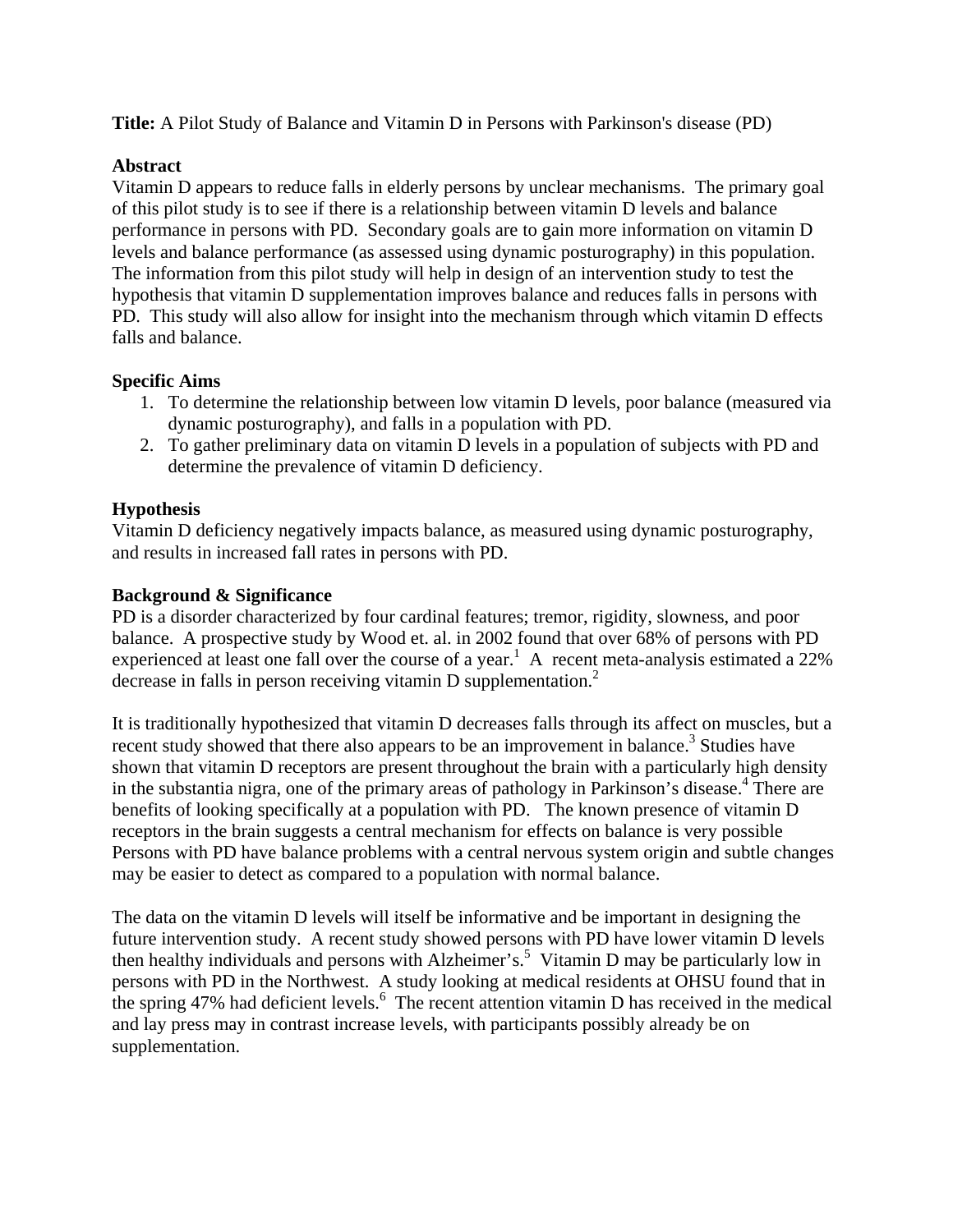## **Preliminary Data**

Vitamin D in Men with Osteoporosis: Dr. Peterson presented a poster at a national meeting regarding vitamin D levels in men with and without PD. The data was obtained from a large cohort study, The Osteoporotic Fractures in Men (MrOS) study. Vitamin D levels were lower in men with PD compared to controls;  $22.8$  (+6.7) ng/ml vs.  $24.4$  (+7.9) ng/ml; but this difference was not statistically significant.

Vitamin D and Osteoporosis Assessments in Veterans with PD**:** Dr. Peterson has an abstract accepted for the 2009 Movement Disorder's Society meeting entitled "Vitamin D and bone density assessments are rarely obtained in veterans with Parkinson's disease (PD)." Out of a total of 3,128 persons carrying a diagnosis of Parkinson's disease only 236 or 7.5% had a vitamin D level checked, during the five year period assessed. Even fewer, 129 or 4.1%, had bone density testing. The data shows that osteoporosis and its risk factors in Parkinson's patients are vastly under assessed within the VA system, despite the increased risk of falls in this patient population.

Sensory Organization Test (SOT): Figure one shows results for one of the balance measure, the SOT, for a completed study subjects. There are six scenarios. In scenarios 1-3 the surface is fixed with eyes open for 1, then closed for 2, and then with movement of the surround for 3 (see figure 2). In scenarios 4-6 the base the subject is standing on moves in response to their movements, termed sway-reference. In 4 the eyes are open, in 5 the eyes are closed, and in 6 the surround area moves. Scores on SOT have been shown to correlate to falls.





## **Study Design**

This is a pilot study. We will recruit 40 subjects with idiopathic PD to measure balance and vitamin D levels in preparation for an intervention study. To determine if we can measure balance deficits, using clinical posturography all subjects will undergo a battery of computerized balance testing. Specific results from these measures will be compared to the vitamin D levels to look for a relationship between balance and vitamin D in Parkinson's subjects. Falls in the month proceeding the testing will also be analyzed for a relationship with the balance measures. Finally the relationship between fall rates and Vitamin D will be examined.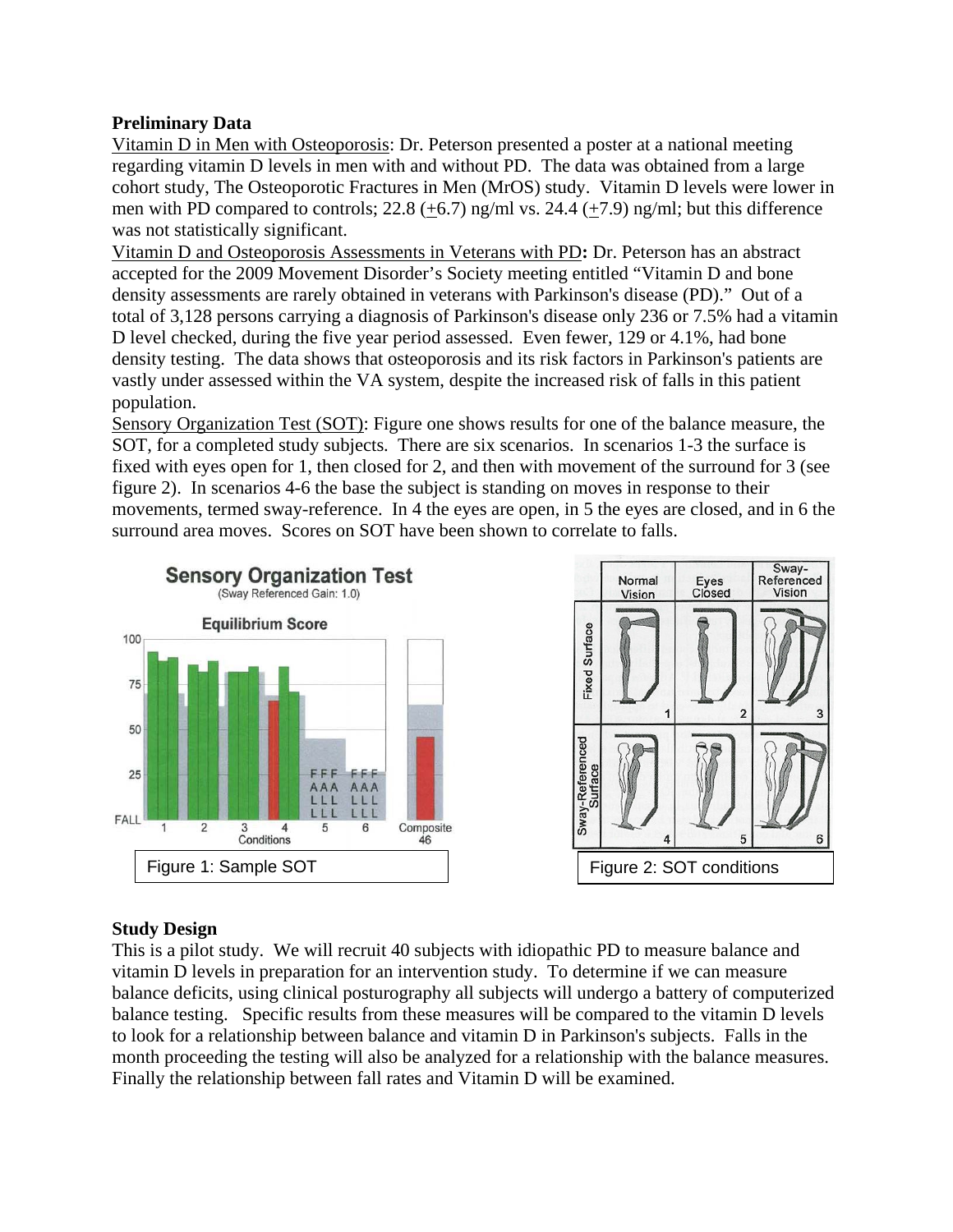### **Study Population**

Inclusion Criteria: 1. Medically confirmed diagnosis of Parkinson's disease by a movement disorders specialist using the National Institute of Neurological disorders and Stroke (NINDS) criteria. 2. Ability to ambulate 50 feet without the assistance of another person. 3. Ability to cooperate with balance and cognitive testing. 4. Greater than or equal to 21 years of age. Exclusion Criteria: 1. Significant cognitive deficits as defined by a Mini Mental Status Exam (MMSE) of <25. 2. Another neurological or orthopedic deficit that in the investigator's opinion would have a significant impact on gait and cognition (e.g. stroke, fracture). Plans for recruitment:: Potential subjects will be identified through the movement disorders clinic at OHSU and the Portland VA. Flyers will also be hung at OHSU and the VA.

### **Study Procedures**

Balance Measures: Assessments will occur approximately half way between Parkinson's disease medication doses for those on medications or at any time for those who are not medicated. The PI, Amie Peterson, or a trained physical therapist will perform the studies. The testing will take place on the 8th Floor in Rehab Services in the main hospital. The following subset of all the balance tests available has been selected based on likelihood that they will be sensitive to balance deficits in PD.

## **Dynamic Posturography Platform:**

Sensory Organization Test (SOT): The SOT quantifies abnormalities in the three sensory systems that contribute to postural control (somatosensory, visual and vestibular) as well as the brain's central integration of these. This test produces an overall composite score which will be used in the analysis.

Backwards Translations: Measures latency, symmetry, amplitude scaling, strength, and symmetry on to backward movement.. This test produces a single composite score from the 4 measures of latency which will be used in the analysis.

Unilateral Stance Eyes Open and Closed: This test quantifies mean sway velocity and symmetry of standing on one leg with eyes open and closed. The higher sway velocity (right or left) with eyes closed and eyes opened will be used in the analysis.

## **Long Force Plate Testing:**

Sit to stand: Measure the time to move center of gravity (COG) over the feet, the amount of force exerted by the legs during the rise phase, sway velocity (COG sway) and weight symmetry both during the sit to stand and for 5 seconds after. The COG sway velocity will be used in the analysis.

Walk and turn: Measures the turn time (amount of time to complete 180 degree turn) and turn time difference (compares left and right turns), turn sway and turn sway difference. The slower turn time and higher turn sway (right or left) will be used in the analysis.

Falls assessment: Will be asked how often they have fallen in the last month.

Vitamin D Levels:Approximately 3 ml of blood will be drawn by OCTRI staff and frozen and stored until the conclusion of the study. 25-hydroxyvitamin D (25-OHD) will be checked on serum samples at the conclusion of the study. Subjects will be contacted at the end of the study by phone and notified of their vitamin D levels. If it is less 30ng/ml they will be told this is considered low and it will be suggested that they follow up with their primary care doctor for management.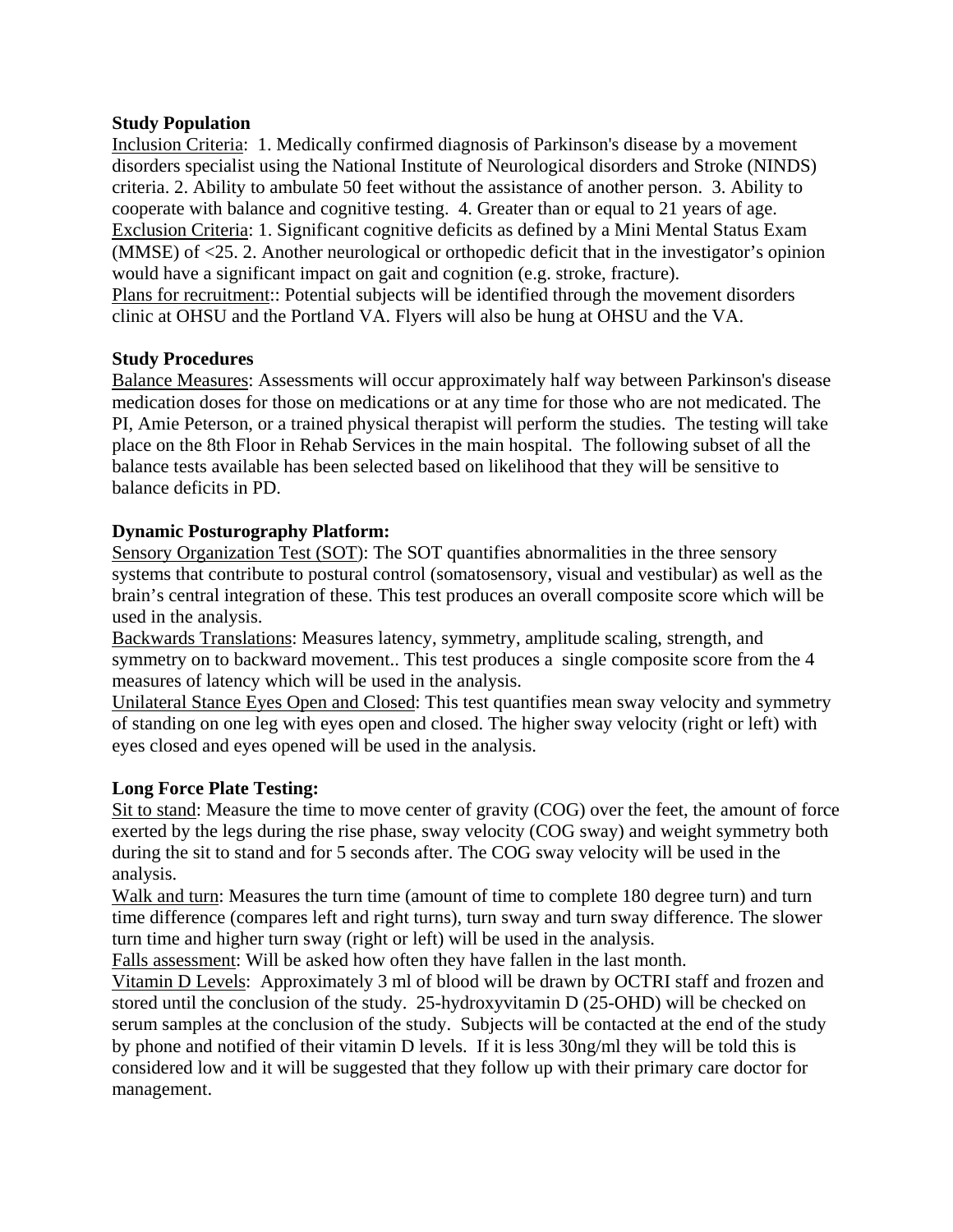Cognitive battery: 1. Mini Mental Status (MMSE) Examination, 2.Trail Making Test parts A and B, 3. Verbal fluency (naming as many animals as able in 1 minute), 4. Clock draw.

Motor function: Unified Parkinson's Disease Rating Scale (UPDRS) motor score .

Medication list: Subject will be asked about their prescription and over-the-counter supplements and medications.

Dyskinesia Assessment: Modified Abnormal Involuntary Movement Scale (AIMS) Physical Activity Score: This will be quantified using the Physical Activity for the Elderly (PASE). This is a paper questionnaire and will take 5-15 minutes to complete.

| Prior to study visit                | Recruitment                                 |                                                                                                                                                                                     |                                                                                                                                    |
|-------------------------------------|---------------------------------------------|-------------------------------------------------------------------------------------------------------------------------------------------------------------------------------------|------------------------------------------------------------------------------------------------------------------------------------|
| <b>Study Visit</b><br>(80 minutes)  | <b>Consent</b><br>$(5 \text{ minutes})$     | <b>Possible Confounders:</b><br>$(30 \text{ minutes})$<br>Knowing, thinking, and<br>learning tests<br>Parkinson's assessment<br><b>Medication</b> list<br><b>Modified Aims</b><br>٠ | <b>Measures:</b><br>$(45 \text{ minutes})$<br><b>Falls Assessment</b><br>PASE assessment<br>Balance measures<br>Blood Draw (1 tsp) |
| <b>After Completion</b><br>of Study | Contact subjects<br>with vitamin D<br>level |                                                                                                                                                                                     |                                                                                                                                    |

## **Timetable and organizational chart**

# **Statistical Analysis**

Specific aim 1: Linear regression analyses will be performed comparing vitamin D levels to each of 7 measures from the dynamic posturography testing (see the methods section for the specific measures to be used in the analysis). These results will also be adjusted for disease severity as measured by the UPDRS motor score. A linear regression will be performed comparing vitamin D levels for those with no falls in the prior month to those with one or more falls. The results will be adjusted again for disease severity as well as for physical activity with the physical activity score. The final comparisons will be linear regressions comparing dynamic posturography measures between those with and without falls in the previous month, again with adjustments for disease severity and physical activity. Primary analyses above adjust for the most critical confounders; secondary analyses for each comparison will incorporate additional potential confounders: medication that may worsen balance, muscle strength, and cognition (one at a time) to assess their impact on the above relationships.

Specific aim 2: To determine the prevalence of vitamin D deficiency in subjects with PD, the levels will be measured and the percent of subjects with deficient (<20ng/ml), insufficient  $(>20$ ng/ml  $-$  < 30ng/ml), and sufficient ( $>30$ ng/ml) vitamin D 3 levels will be calculated. 95% confidence intervals for the percentages of subjects in each Vitamin D category will be obtained. Secondary analysis will incorporate the season of the blood draw and vitamin D supplementation to allow evaluation based on these factors as well.

Power calculations: To detect a difference of 3 ng/ml in vitamin D levels between fallers and nonfallers (assuming 50% are fallers) with 80% power 36 subjects would be needed, 80% power for a difference of 4ng./ml would require just 22 subjects (see table 1). All power calculations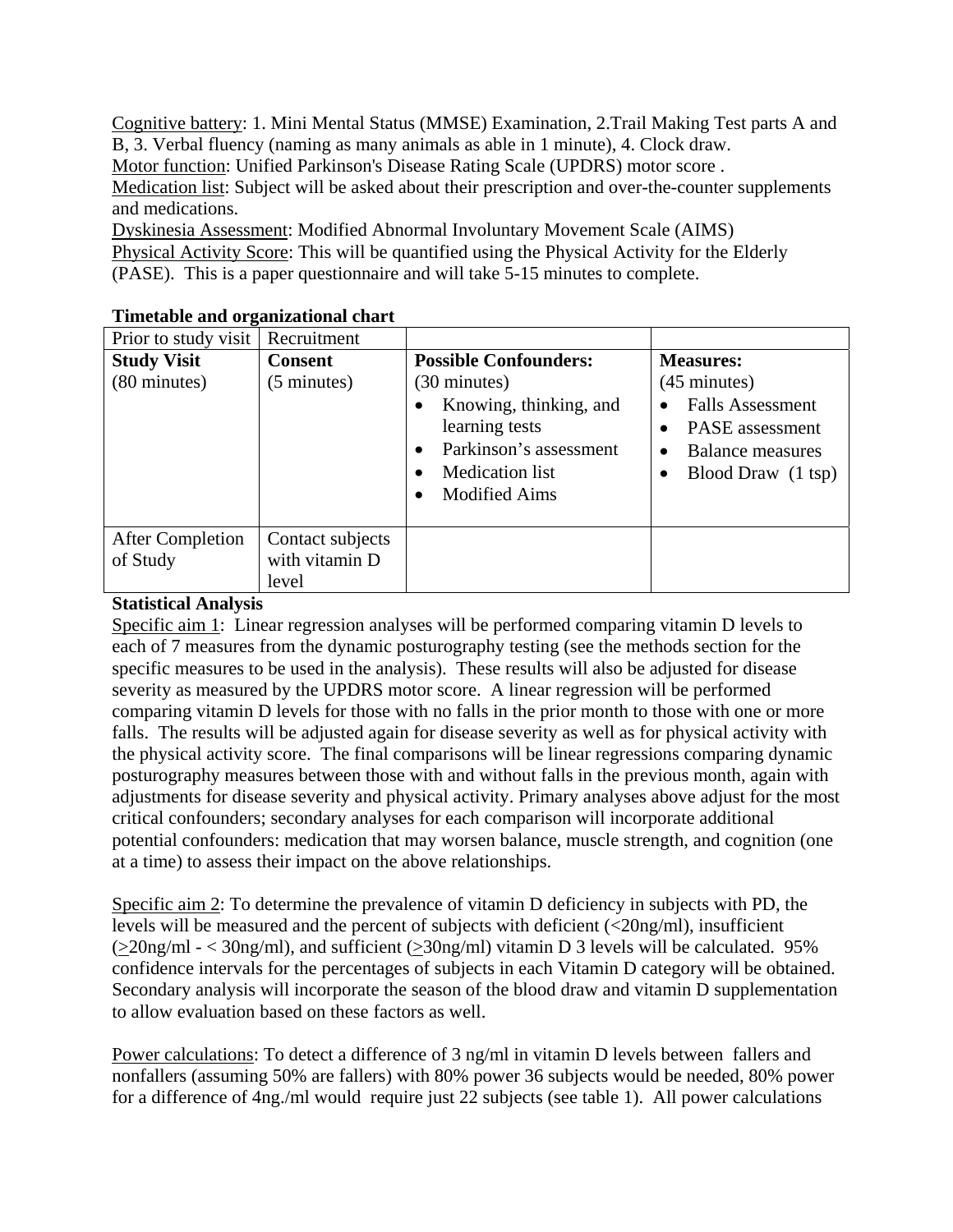are using an alpha of 0.05. Considering that 10ng/ml is the division between sufficiency categories for bone health this would allow for a much lower difference to be detected. If there is a difference in one standard deviation of the dynamic posturography measures in the fallers and nonfallers this would be detected with 32 subjects with 80% power. (see table 2) Based on these numbers, a sample size of 40 subjects is reasonable to detect as low as 3 ng/l difference in vitamin D levels and 1 standard deviation in dynamic posturography; both values that seem appropriate as a meaningful difference. The association between posturography measures and vitamin D levels is based on regression/correlation analysis. A sample size of 40 provides 80% power to detect a correlation of 0.43 or higher. With a sample of size 40 in this pilot study we will also be able to obtain reasonable descriptive information on all measures in order to plan a larger (confirmatory) study.

|  |  | Table 1: Vitamin D Levels |  |  |
|--|--|---------------------------|--|--|
|--|--|---------------------------|--|--|

| Power | Alpha | Difference in Vit D levels | Sample size |
|-------|-------|----------------------------|-------------|
|       | .05   |                            |             |
|       | .05   |                            |             |
|       | .05   |                            |             |

Based on Vitamin D of 8.9  $(+3.2)$  ng/ml

Table 2: Dynamic Posturography Measures

| Power |      | Alpha   Difference in COG Sway Velocity | Sample size |
|-------|------|-----------------------------------------|-------------|
|       | 0.05 |                                         | 26(13,13)   |
| 0.8   | 0.05 |                                         | 32(16,16)   |
| 0.9   | 0.05 |                                         |             |

#### **Resources and Environment**

The office and computer resources at both OHSU and the VA are adequate for Dr. Peterson to complete the proposed research. Clinical space is available through the Oregon Clinical and Translational Research Institute (OCTRI) which is located on the OHSU campus, in a building connected to the main hospital. It is equipped with 10 self-contained clinic rooms that can be used for subject consent, examination, and testing. The equipment for the clinical posturography is located near the OCTRI, on the  $8<sup>th</sup>$  floor of the main hospital, within the physical therapy department. It is one of only three research level clinical posturography systems in the world, including additional force plates, ability for new testing programs to be developed in addition to the standard battery, and raw data can be looked at in more detail. The expanded capacity is crucial in gaining greater insight in the mechanism by which vitamin D effects balance.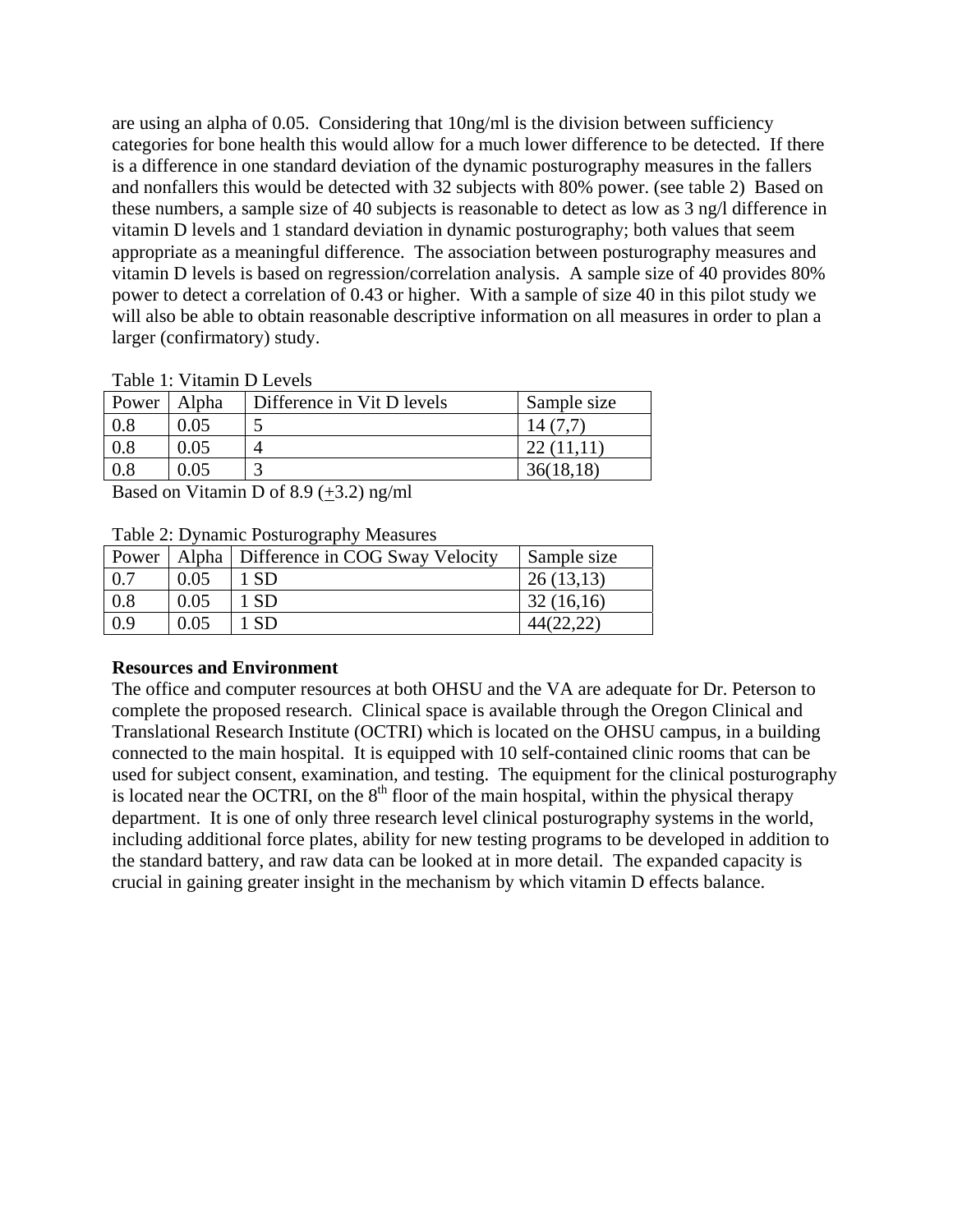#### Human Subjects

#### **Potential Risks**

There is minimal risk involved in the proposed research. The blood draw may result in slight pain, bleeding, bruising, or infection. To decrease the likelihood of such complications, all blood draws will be performed by trained phlebotomist. There is a risk that subjects may fall when taking the balance tests. To reduce this risk, subjects will be placed in a safety harness for the tests with the moveable platform. This is a device that wraps around the subjects' shoulders, waist, and legs, and is attached at the shoulders to the equipment. In addition, a technician will stand within arm's length of the subject during the testing and will brace the subject if needed. To protect confidentiality, each subject will be identified with a unique numerical identifier, which will be used for all testing. The data will be kept in a locked file cabinet in a locked office when not being used. Banked blood will be labeled with a unique numerical identifier and will be kept in a secure lab.

#### **Potential Benefit of Proposed Research to Human Subject and Others**

All subjects participating will be informed of their vitamin D level at the completion of the study. Vitamin D deficiency and insufficiency often goes unrecognized. On a recent review of VISN20 data less than 8% of persons with PD had ever had a vitamin D level checked. The information obtained, seeing if vitamin D improves balance in PD, is important for the subjects involved. Most persons with PD experience balance difficulties at some point in time and the more data that is known the better their management will be when that time comes. It is also possible that an individual subjects testing will reveal a balance disorder of a different etiology that could result in additional treatment and improvement.

#### **Recruitment and Informed Consent**

Subjects will be recruited at the Portland Veterans Affairs (VA) Hospital and OHSU movement disorders clinics. The Parkinson's Disease Research, Education & Clinical Center (PADRECC) at the Portland VA and the Parkinson's Center of Oregon (PCO) at OHSU, both have good records of recruiting and enrolling PD patients in research protocols. The PADRECC and PCO saw 480 and 585 patients with PD respectively in the last year; this does not include additional research subjects who are not seen clinically. A recent study on falls recruited 105 patients over an 18 month period. Potential subjects will also be recruited through flyers that will be posted in patient waiting areas in the VA and OHSU.

Dr. Peterson will obtain informed consent, informing persons who meet subject criteria about the details of the study and will invite them to sign a consent form before participating. Potential subjects will be told that their participation or lack of participation will not affect the clinical care they receive.